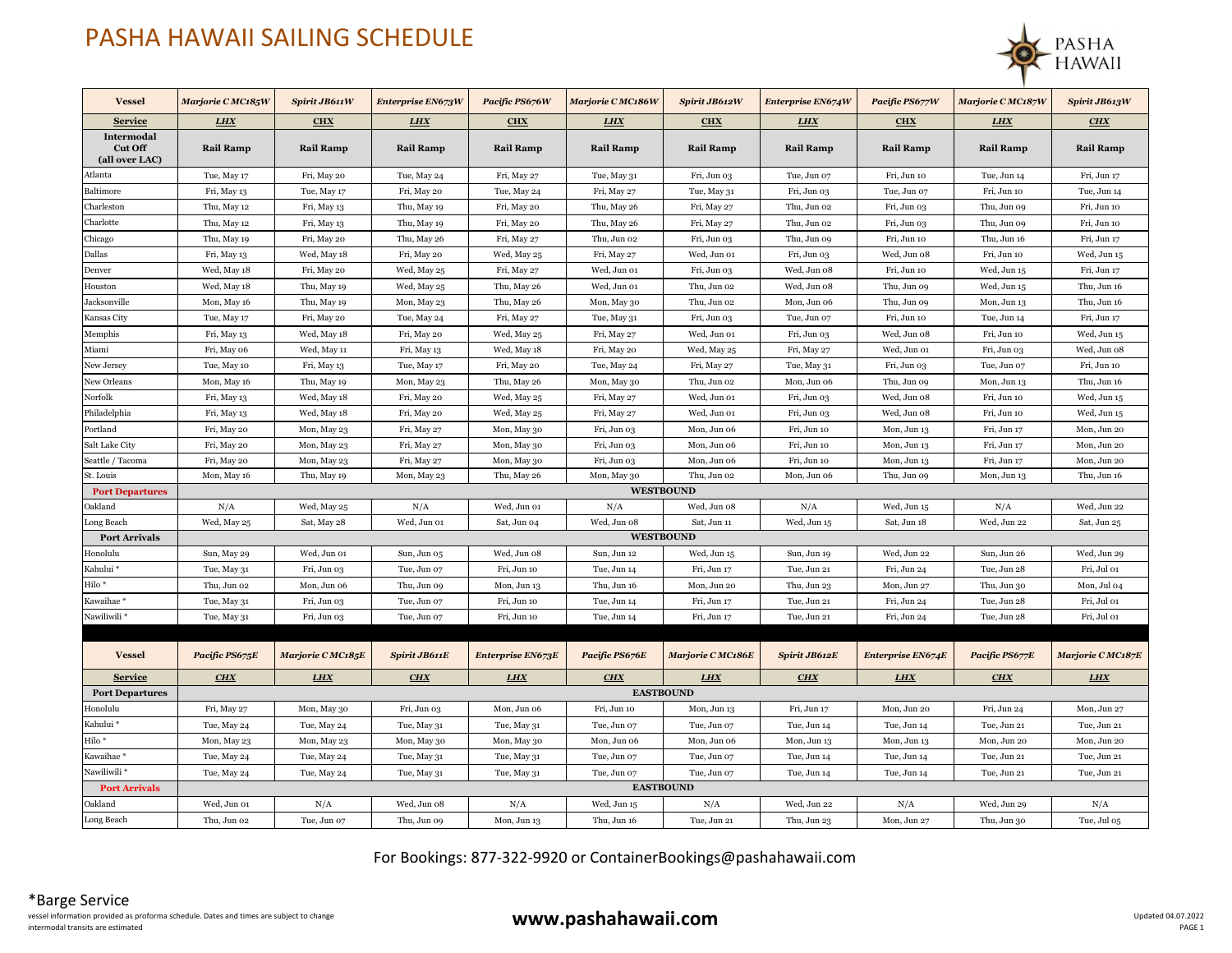## PASHA HAWAII SAILING SCHEDULE



| <b>Vessel</b>                                  | Enterprise EN675W    | Pacific PS678W           | Marjorie CMC188W | Spirit JB614W     | Enterprise EN676W               | Pacific PS679W           | Marjorie C MC189W | Spirit JB615W     | Enterprise EN677W    | Pacific PS680W           |
|------------------------------------------------|----------------------|--------------------------|------------------|-------------------|---------------------------------|--------------------------|-------------------|-------------------|----------------------|--------------------------|
| <b>Service</b>                                 | <b>LHX</b>           | CHX                      | <b>LHX</b>       | CHX               | <b>LHX</b>                      | <b>CHX</b>               | <b>LHX</b>        | CHX               | <b>LHX</b>           | <b>CHX</b>               |
| Intermodal<br><b>Cut Off</b><br>(all over LAC) | <b>Rail Ramp</b>     | <b>Rail Ramp</b>         | <b>Rail Ramp</b> | <b>Rail Ramp</b>  | <b>Rail Ramp</b>                | <b>Rail Ramp</b>         | <b>Rail Ramp</b>  | <b>Rail Ramp</b>  | <b>Rail Ramp</b>     | <b>Rail Ramp</b>         |
| Atlanta                                        | Tue, Jun 21          | Fri, Jun 24              | Tue, Jun 28      | Fri, Jul 01       | Tue, Jul 05                     | Fri, Jul 08              | Tue, Jul 12       | Fri, Jul 15       | Tue, Jul 19          | Fri, Jul 22              |
| Baltimore                                      | Fri, Jun 17          | Tue, Jun 21              | Fri, Jun 24      | Tue, Jun 28       | Fri, Jul 01                     | Tue, Jul 05              | Fri, Jul 08       | Tue, Jul 12       | Fri, Jul 15          | Tue, Jul 19              |
| Charleston                                     | Thu, Jun 16          | Fri, Jun 17              | Thu, Jun 23      | Fri, Jun 24       | Thu, Jun 30                     | Fri, Jul 01              | Thu, Jul 07       | Fri, Jul 08       | Thu, Jul 14          | Fri, Jul 15              |
| Charlotte                                      | Thu, Jun 16          | Fri, Jun 17              | Thu, Jun 23      | Fri, Jun 24       | Thu, Jun 30                     | Fri, Jul 01              | Thu, Jul 07       | Fri, Jul 08       | Thu, Jul 14          | Fri, Jul 15              |
| Chicago                                        | Thu, Jun 23          | Fri, Jun 24              | Thu, Jun 30      | Fri, Jul 01       | Thu, Jul 07                     | Fri, Jul 08              | Thu, Jul 14       | Fri, Jul 15       | Thu, Jul 21          | Fri, Jul 22              |
| Dallas                                         | Fri, Jun 17          | Wed, Jun 22              | Fri, Jun 24      | Wed, Jun 29       | Fri, Jul 01                     | Wed, Jul 06              | Fri, Jul 08       | Wed, Jul 13       | Fri, Jul 15          | Wed, Jul 20              |
| Denver                                         | Wed, Jun 22          | Fri, Jun 24              | Wed, Jun 29      | Fri, Jul 01       | Wed, Jul 06                     | Fri, Jul 08              | Wed, Jul 13       | Fri, Jul 15       | Wed, Jul 20          | Fri, Jul 22              |
| Houston                                        | Wed, Jun 22          | Thu, Jun 23              | Wed, Jun 29      | Thu, Jun 30       | Wed, Jul 06                     | Thu, Jul 07              | Wed, Jul 13       | Thu, Jul 14       | Wed, Jul 20          | Thu, Jul 21              |
| Jacksonville                                   | Mon, Jun 20          | Thu, Jun 23              | Mon, Jun 27      | Thu, Jun 30       | Mon, Jul 04                     | Thu, Jul 07              | Mon, Jul 11       | Thu, Jul 14       | Mon, Jul 18          | Thu, Jul 21              |
| Kansas City                                    | Tue, Jun 21          | Fri, Jun 24              | Tue, Jun 28      | Fri, Jul 01       | Tue, Jul 05                     | Fri, Jul 08              | Tue, Jul 12       | Fri, Jul 15       | Tue, Jul 19          | Fri, Jul 22              |
| Memphis                                        | Fri, Jun 17          | Wed, Jun 22              | Fri, Jun 24      | Wed, Jun 29       | Fri, Jul 01                     | Wed, Jul 06              | Fri, Jul 08       | Wed, Jul 13       | Fri, Jul 15          | Wed, Jul 20              |
| Miami                                          | Fri, Jun 10          | Wed, Jun 15              | Fri, Jun 17      | Wed, Jun 22       | Fri, Jun 24                     | Wed, Jun 29              | Fri, Jul 01       | Wed, Jul 06       | Fri, Jul 08          | Wed, Jul 13              |
| New Jersey                                     | Tue, Jun 14          | Fri, Jun 17              | Tue, Jun 21      | Fri, Jun 24       | Tue, Jun 28                     | Fri, Jul 01              | Tue, Jul 05       | Fri, Jul 08       | Tue, Jul 12          | Fri, Jul 15              |
| New Orleans                                    | Mon, Jun 20          | Thu, Jun 23              | Mon, Jun 27      | Thu, Jun 30       | Mon, Jul 04                     | Thu, Jul 07              | Mon, Jul 11       | Thu, Jul 14       | Mon, Jul 18          | Thu, Jul 21              |
| Norfolk                                        | Fri, Jun 17          | Wed, Jun 22              | Fri, Jun 24      | Wed, Jun 29       | Fri, Jul 01                     | Wed, Jul 06              | Fri, Jul 08       | Wed, Jul 13       | Fri, Jul 15          | Wed, Jul 20              |
| Philadelphia                                   | Fri, Jun 17          | Wed, Jun 22              | Fri, Jun 24      | Wed, Jun 29       | Fri, Jul 01                     | Wed, Jul 06              | Fri, Jul 08       | Wed, Jul 13       | Fri, Jul 15          | Wed, Jul 20              |
| Portland                                       | Fri, Jun 24          | Mon, Jun 27              | Fri, Jul 01      | Mon, Jul 04       | Fri, Jul 08                     | Mon, Jul 11              | Fri, Jul 15       | Mon, Jul 18       | Fri, Jul 22          | Mon, Jul 25              |
| Salt Lake City                                 | Fri, Jun 24          | Mon, Jun 27              | Fri, Jul 01      | Mon, Jul 04       | Fri, Jul 08                     | Mon, Jul 11              | Fri, Jul 15       | Mon, Jul 18       | Fri, Jul 22          | Mon, Jul 25              |
| Seattle / Tacoma                               | Fri, Jun 24          | Mon, Jun 27              | Fri, Jul 01      | Mon, Jul 04       | Fri, Jul 08                     | Mon, Jul 11              | Fri, Jul 15       | Mon, Jul 18       | Fri, Jul 22          | Mon, Jul 25              |
| St. Louis                                      | Mon, Jun 20          | Thu, Jun 23              | Mon, Jun 27      | Thu, Jun 30       | Mon, Jul 04<br><b>WESTBOUND</b> | Thu, Jul 07              | Mon, Jul 11       | Thu, Jul 14       | Mon, Jul 18          | Thu, Jul 21              |
| <b>Port Departures</b><br>Oakland              | N/A                  | Wed, Jun 29              | N/A              | Wed, Jul 06       | N/A                             | Wed, Jul 13              | N/A               | Wed, Jul 20       | N/A                  | Wed, Jul 27              |
| Long Beach                                     | Wed, Jun 29          | Sat, Jul 02              | Wed, Jul 06      | Sat, Jul 09       | Wed, Jul 13                     | Sat, Jul 16              | Wed, Jul 20       | Sat, Jul 23       | Wed, Jul 27          | Sat, Jul 30              |
| <b>Port Arrivals</b>                           |                      |                          |                  |                   | <b>WESTBOUND</b>                |                          |                   |                   |                      |                          |
| Honolulu                                       | Sun, Jul 03          | Wed, Jul 06              | Sun, Jul 10      | Wed, Jul 13       | Sun, Jul 17                     | Wed, Jul 20              | Sun, Jul 24       | Wed, Jul 27       | Sun, Jul 31          | Wed, Aug 03              |
| Kahului *                                      | Tue, Jul 05          | Fri, Jul 08              | Tue, Jul 12      | Fri, Jul 15       | Tue, Jul 19                     | Fri, Jul 22              | Tue, Jul 26       | Fri, Jul 29       | Tue, Aug 02          | Fri, Aug 05              |
| Hilo *                                         | Thu, Jul 07          | Mon, Jul 11              | Thu, Jul 14      | Mon, Jul 18       | Thu, Jul 21                     | Mon, Jul 25              | Thu, Jul 28       | Mon, Aug 01       | Thu, Aug 04          | Mon, Aug 08              |
| Kawaihae *                                     | Tue, Jul 05          | Fri, Jul 08              | Tue, Jul 12      | Fri, Jul 15       | Tue, Jul 19                     | Fri, Jul 22              | Tue, Jul 26       | Fri, Jul 29       | Tue, Aug 02          | Fri, Aug 05              |
| Nawiliwili*                                    | Tue, Jul 05          | Fri, Jul 08              | Tue, Jul 12      | Fri, Jul 15       | Tue, Jul 19                     | Fri, Jul 22              | Tue, Jul 26       | Fri, Jul 29       | Tue, Aug 02          | Fri, Aug 05              |
|                                                |                      |                          |                  |                   |                                 |                          |                   |                   |                      |                          |
| <b>Vessel</b>                                  | <b>Spirit JB613E</b> | <b>Enterprise EN675E</b> | Pacific PS678E   | Marjorie C MC188E | Spirit JB614E                   | <b>Enterprise EN676E</b> | Pacific PS679E    | Marjorie C MC189E | <b>Spirit JB615E</b> | <b>Enterprise EN677E</b> |
| <b>Service</b>                                 | <b>CHX</b>           | <b>LHX</b>               | <b>CHX</b>       | <b>LHX</b>        | CHX                             | <b>LHX</b>               | CHX               | <b>LHX</b>        | <b>CHX</b>           | <b>LHX</b>               |
| <b>Port Departures</b>                         |                      |                          |                  |                   | <b>EASTBOUND</b>                |                          |                   |                   |                      |                          |
| Honolulu                                       | Fri, Jul 01          | Mon, Jul 04              | Fri, Jul 08      | Mon, Jul 11       | Fri, Jul 15                     | Mon, Jul 18              | Fri, Jul 22       | Mon, Jul 25       | Fri, Jul 29          | Mon, Aug 01              |
| Kahului *                                      | Tue, Jun 28          | Tue, Jun 28              | Tue, Jul 05      | Tue, Jul 05       | Tue, Jul 12                     | Tue, Jul 12              | Tue, Jul 19       | Tue, Jul 19       | Tue, Jul 26          | Tue, Jul 26              |
| Hilo*                                          | Mon, Jun 27          | Mon, Jun 27              | Mon, Jul 04      | Mon, Jul 04       | Mon, Jul 11                     | Mon, Jul 11              | Mon, Jul 18       | Mon, Jul 18       | Mon, Jul 25          | Mon, Jul 25              |
| Kawaihae *                                     | Tue, Jun 28          | Tue, Jun 28              | Tue, Jul 05      | Tue, Jul 05       | Tue, Jul 12                     | Tue, Jul 12              | Tue, Jul 19       | Tue, Jul 19       | Tue, Jul 26          | Tue, Jul 26              |
| Nawiliwili *                                   | Tue, Jun 28          | Tue, Jun 28              | Tue, Jul 05      | Tue, Jul 05       | Tue, Jul 12                     | Tue, Jul 12              | Tue, Jul 19       | Tue, Jul 19       | Tue, Jul 26          | Tue, Jul 26              |
| <b>Port Arrivals</b>                           | <b>EASTBOUND</b>     |                          |                  |                   |                                 |                          |                   |                   |                      |                          |
| Oakland                                        | Wed. Jul 06          | N/A                      | Wed, Jul 13      | N/A               | Wed, Jul 20                     | N/A                      | Wed, Jul 27       | N/A               | Wed, Aug 03          | N/A                      |
| Long Beach                                     | Thu, Jul 07          | Mon, Jul 11              | Thu, Jul 14      | Tue, Jul 19       | Thu, Jul 21                     | Mon, Jul 25              | Thu, Jul 28       | Tue, Aug 02       | Thu, Aug 04          | Mon, Aug 08              |

For Bookings: 877-322-9920 or ContainerBookings@pashahawaii.com